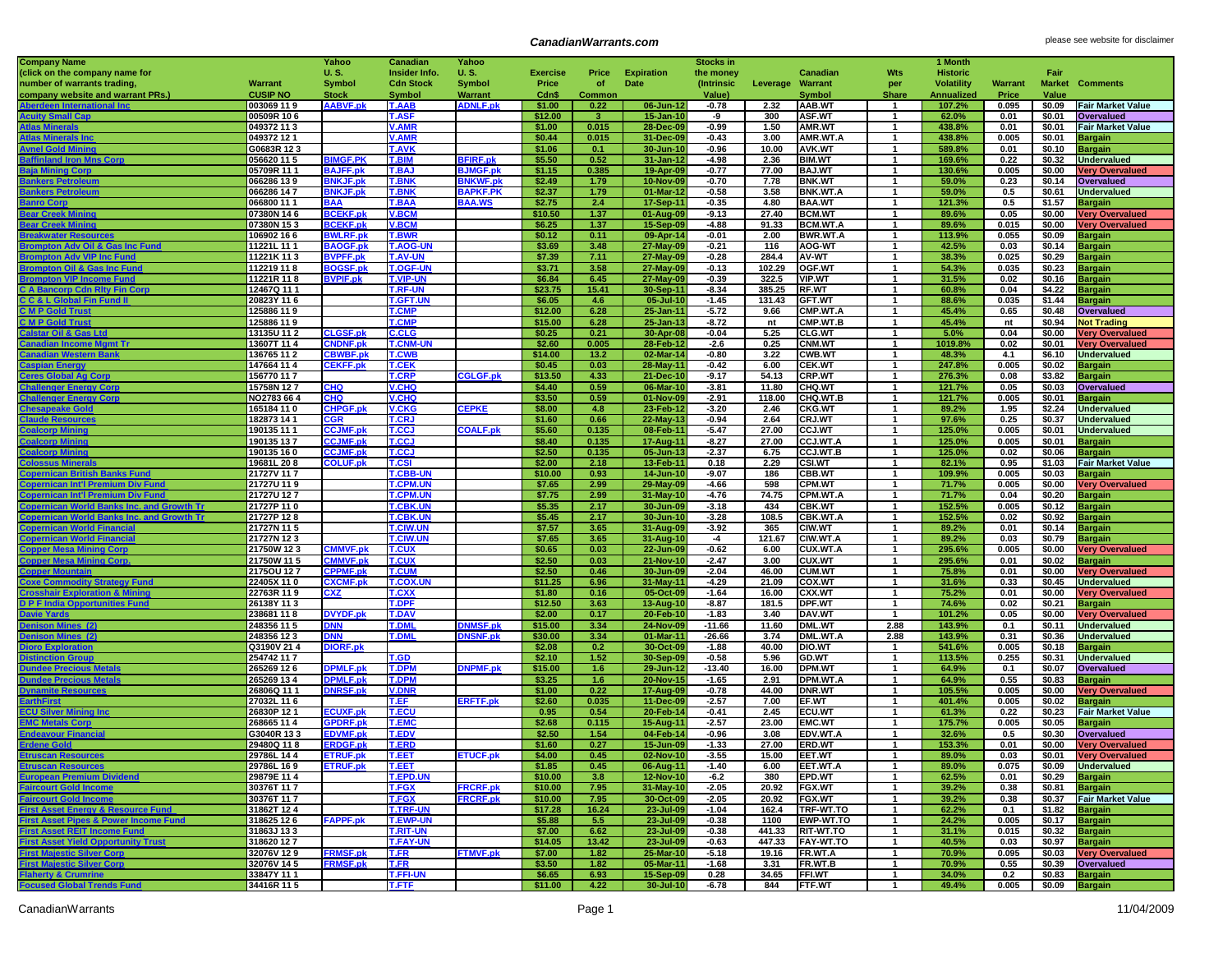## **CanadianWarrants.com CanadianWarrants.com please see website for disclaimer**

| <b>Fortress Energy Inc</b>                                                           | 34958M 110                | <b>FEIFF.pk</b>                    | <b>T.FEI</b>                 |                                    | \$2.00           | 0.33          | 20-Jun-11              | $-1.67$            | 13.20         | FEI.WT                         | $\mathbf{1}$                 | 179.8%           | 0.025         | \$0.21           | <b>Bargain</b>                                   |
|--------------------------------------------------------------------------------------|---------------------------|------------------------------------|------------------------------|------------------------------------|------------------|---------------|------------------------|--------------------|---------------|--------------------------------|------------------------------|------------------|---------------|------------------|--------------------------------------------------|
| <b>Fortune Mineral</b>                                                               | 34967D 135                | <b>FTMDF.pk</b>                    | T.FT                         |                                    | \$3.75           | 0.43          | 26-Jul-09              | $-3.32$            | 86.00         | FT.WT                          | $\mathbf{1}$                 | 98.7%            | 0.005         | \$0.00           | <b>Very Overvalued</b>                           |
| Franco-Nevada                                                                        | 351858 113                | <b>FNNVF.pk</b>                    | <b>T.FNV</b>                 | <b>FNCNF.pk</b>                    | \$32.00          | 24.94         | 13-Mar-12              | $-7.06$            | 5.54          | <b>FNV.WT</b>                  | $\mathbf{1}$                 | 42.8%            | 4.5           | \$6.24           | <b>Undervalued</b>                               |
| <b>Front Street Resource Perf. Fund</b>                                              | 35902M 114                |                                    | T.FRE                        |                                    | \$7.25           | 4.78          | 09-Nov-09              | $-2.47$            | 24.51         | <b>FRE.WT</b>                  | $\mathbf{1}$                 | 44.0%            | 0.195         | \$0.12           | <b>Overvalued</b>                                |
| <b>Geovic Mining Corp</b>                                                            | 373686 120                | <b>GVCM.pk</b>                     | <b>T.GMC</b>                 | <b>SVCMW.pk</b>                    | \$2.75           | 0.52          | 03-Nov-11              | $-2.23$            | 13.00         | <b>GMC.WT</b>                  | $\mathbf{1}$                 | 103.9%           | 0.04          | \$0.15           | <b>Bargain</b>                                   |
| <b>Geovic Mining Corp</b>                                                            | U37397 11 1               | <b>GVCM.pk</b>                     | <b>T.GMC</b>                 | <b>GVICW.pk</b>                    | \$3.00           | 0.52          | 06-Mar-12              | $-2.48$            | 34.67         | GMC.WT.A                       | $\mathbf{1}$                 | 103.9%           | 0.015         | \$0.16           | <b>Bargain</b>                                   |
| Geovic Mining Corp<br>Global Agribusiness Trust<br>Global Banks Premium Income Trust | 377903 14 1               | <b>GVCM.pk</b>                     | <b>T.GMC</b>                 |                                    | \$5.00           | 0.52          | 27-Apr-12              | $-4.48$            | 52.00         | GMC.WT.B                       | $\mathbf{1}$                 | 103.9%           | 0.01          | \$0.12           | <b>Bargain</b>                                   |
|                                                                                      | 37949D 115                |                                    | <b>T.AGB.UN</b>              | <b>BAGF.pk</b>                     | \$10.00          | 3.7           | 30-Nov-10              | $-6.3$             | 56.92         | <b>AGB.WT</b>                  | $\mathbf{1}$                 | 47.1%            | 0.065         | \$0.10           | <b>Undervalued</b>                               |
|                                                                                      | 37945D 119                |                                    | T.GBP.UN                     |                                    | \$10.25          | 2.08          | 31-Jul-09              | $-8.17$            | 69.33         | <b>GBP.WT</b>                  | $\mathbf{1}$                 | 138.3%           | 0.03          | \$0.02           | Overvalued                                       |
| <b>Global Banks Premium Income Trus</b>                                              | 37945D 127                |                                    | <b>T.GBP.UN</b>              |                                    | \$5.95           | 2.08          | 31-Jul-10              | $-3.87$            | 83.2          | GBP.WT.A                       | $\mathbf{1}$                 | 138.3%           | 0.025         | \$0.74           | <b>Bargain</b>                                   |
| Global Ura                                                                           | 379462 11 2               | <b>GBURF.pk</b>                    | <u>T.GUR</u>                 |                                    | \$10.25          | 2.11          | 30-Jun-10              | $-8.14$            | 19.18         | <b>GUR.WT</b>                  | $\mathbf{1}$                 | 85.8%            | 0.11          | \$0.09           | Overvalued                                       |
| <b>Gold Wheaton</b>                                                                  | 38075N 133                | <b>GLWGF.pk</b>                    | <b>V.GLW</b>                 |                                    | \$1.00           | 0.22          | 08-Jul-13              | -0.78              | 4.00          | <b>GLW.WT</b>                  | $\mathbf{1}$                 | 76.0%            | 0.055         | \$0.06           | <b>Undervalued</b>                               |
| Goldcorr                                                                             | 390124 11 3               | GG                                 | T.G                          | <b>G-WT</b>                        | \$45.75          | 36.15         | 09-Jun-11              | $-9.60$            | 3.88          | G.WT.G                         | $\mathbf{1}$                 | 61.1%            | 9.31          | \$11.06          | <b>Undervalued</b>                               |
| Great Bas                                                                            | 45107L 118                | <b>GBN</b>                         | T.GBG                        | <b>GBNAF.pk</b>                    | \$3.50           | 1.52          | 17-Apr-09              | $-1.98$            | 304.00        | <b>GBG.WT</b>                  | $\mathbf{1}$                 | 82.9%            | 0.005         | \$0.00           | <b>Very Overvalued</b>                           |
| <b>Great Basir</b>                                                                   | 390124 12 1               | GBN                                | T.GBG                        |                                    | \$1.60           | 1.52          | 15-Oct-10              | $-0.08$            | 4.00          | GBG.WT.A                       | 1                            | 82.9%            | 0.38          | \$0.60           | <b>Bargain</b>                                   |
| <b>High Desert Gold Corp</b><br><b>High River Gold Mine</b>                          | 42965Y 118                | <b>HDGCF.pk</b>                    | T.HDG                        | <b>IGHDF.pk</b><br><b>HRVGF.pk</b> | \$0.65           | 0.16          | 17-Oct-09              | $-0.49$            | 10.67<br>8.00 | <b>HDG.WT</b>                  | $\mathbf{1}$                 | 131.0%           | 0.015         | \$0.01           | Overvalued                                       |
|                                                                                      | 42979J 156<br>449664 119  | <b>HRIVF.pk</b>                    | <b>T.HRG</b><br><b>V.ICX</b> |                                    | \$4.00           | 0.12<br>0.02  | 08-Nov-10              | $-3.88$<br>$-1.28$ | 2.00          | <b>HRG.WT</b><br>ICX.WT        | $\mathbf{1}$<br>$\mathbf{1}$ | 160.2%<br>418.8% | 0.015<br>0.01 | \$0.02<br>\$0.00 | <b>Undervalued</b>                               |
| <b>I C S Copper Systems Ltd</b><br><b>IMA</b> Exploration                            | 449664 30 9               | <b>MR</b>                          | <b>V.IMR</b>                 |                                    | \$1.30<br>\$3.45 | 0.265         | 04-May-09<br>14-Sep-09 | $-3.19$            | 53.00         | <b>IMR.WT</b>                  | $\mathbf{1}$                 | 68.0%            | 0.005         | \$0.00           | <b>Very Overvalued</b><br><b>Very Overvalued</b> |
| <b>IMAExpl</b>                                                                       | 450913 11 6               | МR                                 | <b>V.IMR</b>                 |                                    | \$3.80           | 0.265         | 21-Mar-10              | $-3.54$            | 53.00         | <b>IMR.WT.A</b>                | $\mathbf{1}$                 | 68.0%            | 0.005         | \$0.00           | <b>Very Overvalued</b>                           |
| Int'l Fin. Income and Growth Tr                                                      | 45951C 115                |                                    | <b>T.FIT.UN</b>              |                                    | \$10.25          | 2.2           | 29-Apr-09              | $-8.05$            | 440           | <b>FIT.WT</b>                  | 1                            | 94.0%            | 0.005         | \$0.00           | <b>Very Overvalued</b>                           |
| Int'l Fin. Income and Growth Tr                                                      | 45951C 123                |                                    | <b>T.FIT.UN</b>              |                                    | \$7.15           | 2.2           | 30-Apr-10              | $-4.95$            | 40            | FIT.WT.A                       | $\mathbf{1}$                 | 94.0%            | 0.055         | \$0.21           | <b>Bargain</b>                                   |
| <b>Ivanhoe En</b>                                                                    | 465790 11 1               | <b>IVAN.pk</b>                     | T.IE.                        | <b>VNWF.pk</b>                     | \$2.93           | 1.75          | 15-May-11              | $-1.18$            | 4.17          | <b>IE.WT</b>                   | 1                            | 100.6%           | 0.42          | \$0.76           | <b>Bargain</b>                                   |
| Katanga Mining                                                                       | 49373T 128                | <b>KATFF.pk</b>                    | T.KAT                        | <b>KATGF.pk</b>                    | \$8.50           | 0.38          | 20-Nov-11              | $-8.12$            | 25.33         | <b>KAT.WT</b>                  | $\mathbf{1}$                 | 66.1%            | 0.015         | \$0.00           | <b>Very Overvalued</b>                           |
| <b>Kinross</b>                                                                       | 496902 17 2               | KGC                                | T.K                          | <b>KNRSF.pk</b>                    | \$32.00          | 18.25         | 03-Sep-13              | $-13.75$           | 4.48          | K.WT.C                         | $\overline{1}$               | 70.0%            | 4.07          | \$8.35           | <b>Bargain</b>                                   |
| Kinross (3)                                                                          | 51818R 11 3               | KGC                                | T.K                          | <b>KGCAF.pk</b>                    | \$22.49          | 18.25         | 07-Sep-11              | $-4.24$            | 3.74          | K.WT.B                         | 2.24871                      | 70.0%            | 2.17          | \$3.14           | <b>Undervalued</b>                               |
| <b>Labrador Iron Min</b>                                                             | 505435 11 5               | <b>LIMHF.pk</b>                    | <b>T.LIR</b>                 |                                    | \$5.00           | 1.31          | 03-Dec-09              | $-3.69$            | 131.00        | LIR.WT                         | -1                           | 157.9%           | 0.01          | \$0.22           | <b>Bargain</b>                                   |
| <b>Lakeside Steel Inc</b>                                                            | 51218Q 11 1               |                                    | V.LS                         |                                    | \$0.52           | 0.14          | 29-Nov-09              | $-0.38$            | nt            | LS.WT                          | $\overline{2}$               | 81.9%            | nt            | \$0.00           | <b>Not Trading</b>                               |
| <b>Marathon PGN</b>                                                                  | 565851 14 4               | <b>MRPGF.pk</b>                    | <b>T.MAR</b>                 |                                    | \$6.00           | 0.41          | 17-Apr-10              | $-5.59$            | 16.40         | <b>MAR.WT</b>                  | $\mathbf{1}$                 | 129.0%           | 0.025         | \$0.01           | Overvalued                                       |
| <b>Markland AGF Precious Metals</b>                                                  | 570655 118                |                                    | <b>T.MPM</b>                 |                                    | \$7.50           | 6.58          | 10-Jul-10              | $-0.92$            | 9.27          | <b>MPM.WT</b>                  | 1                            | 41.2%            | 0.71          | \$1.02           | <b>Undervalued</b>                               |
| Mega Uranium                                                                         | 58516W 11 2               | <b>MGAFF.pk</b>                    | <b>T.MGA</b>                 | <b>MEGUF.pk</b>                    | \$6.00           | 1.62          | 12-Feb-12              | $-4.38$            | 9.00          | <b>MGA.WT</b>                  | $\mathbf{1}$                 | 172.0%           | 0.18          | \$1.22           | <b>Bargain</b>                                   |
| <u></u><br>Mega Urar                                                                 | 58516W 120                | <b>MGAFF.pk</b>                    | <b>T.MGA</b>                 |                                    | \$7.00           | 1.62          | 06-Jun-12              | $-5.38$            | 6.61          | <b>MGA.WT.A</b>                | $\mathbf{1}$                 | 172.0%           | 0.245         | \$1.25           | <b>Bargain</b>                                   |
| Melco China Resorts<br>Melco China Resorts                                           | 58546Q 119                |                                    | <b>V.MCG</b>                 |                                    | \$4.00           | 0.065         | 27-May-10              | $-3.94$            | 6.50          | <b>MCG.WT</b>                  | $\mathbf{1}$                 | 277.6%           | 0.01          | \$0.03           | <b>Bargain</b>                                   |
| Mercator Minerals Ltd                                                                | 587582 11 5               | <b>MLKKF.pk</b>                    | <b>T.ML</b>                  | <b>IRCMF.pk</b>                    | \$4.00           | 0.99          | 16-Feb-12              | $-3.01$            | 1.68          | <b>ML.WT</b>                   | $\mathbf{1}$                 | 166.4%           | 0.59          | \$0.71           | <b>Undervalued</b>                               |
| Mercator M<br>: Ltd                                                                  | 587582 12 3               | <b>MLKKF.pk</b>                    | <b>T.ML</b>                  |                                    | \$1.00           | 0.99          | 29-Jan-13              | $-0.01$            | 1.65          | <b>ML.WT.A</b>                 | $\mathbf{1}$                 | 166.4%           | 0.6           | \$0.90           | <b>Undervalued</b>                               |
| Meters<br>Metanor Resources<br>Metrobridge Networks<br>Metrobridge Networks          | 59138Q 137<br>59165A 11 2 | <b>MEAOF.pk</b>                    | <b>V.MTO</b><br><b>V.MEB</b> | <b>INNRF.pk</b>                    | \$1.00<br>\$0.65 | 0.51<br>0.025 | 15-May-12<br>26-Jul-09 | $-0.49$<br>$-0.63$ | 2.32<br>0.25  | <b>MTO.WT</b><br><b>MEB.WT</b> | $\mathbf{1}$<br>$\mathbf{1}$ | 59.5%<br>387.9%  | 0.22<br>0.1   | \$0.13<br>\$0.00 | Overvalued                                       |
| <b>Minefinders Corp</b>                                                              | 602900 128                | <b>MFN</b>                         | <b>T.MFL</b>                 |                                    | \$5.00           | 8.59          | 31-Dec-11              | 3.59               | 1.95          | <b>MFL.WT</b>                  | $\mathbf{1}$                 | 75.6%            | 4.4           | \$5.51           | <b>Very Overvalued</b><br><b>Undervalued</b>     |
| int(1)                                                                               | 603432 11 3               | <b>MGN</b>                         | <b>T.MGT</b>                 |                                    | \$7.20           | 2.05          | 20-Apr-12              | $-5.15$            | 6.03          | <b>MGT.WT.U</b>                | $\mathbf{1}$                 | 115.8%           | 0.34          | \$1.02           | <b>Bargain</b>                                   |
| New Gold Inc                                                                         | 644535 12 2               | NGD                                | T.NGD                        | <b>IGDAF.pk</b>                    | \$15.00          | 2.12          | 28-Jun-17              | $-12.88$           | 5.73          | <b>NGD.WT.A</b>                | -1                           | 92.0%            | 0.37          | \$1.35           | <b>Bargain</b>                                   |
| <b>New Gold In</b>                                                                   | 644535 130                | <b>NGD</b>                         | <b>T.NGD</b>                 | <b>IEGWF.pk</b>                    | \$15.00          | 2.12          | 03-Apr-12              | $-12.88$           | 8.48          | NGD.WT.B                       | 10                           | 92.0%            | 0.025         | \$0.04           | <b>Bargain</b>                                   |
| New Gold Inc.                                                                        | 644535 14 8               | NGD                                | <b>T.NGD</b>                 |                                    | \$9.00           | 2.12          | 28-Nov-12              | $-6.88$            | 2.12          | NGD.WT.C                       | 10                           | 92.0%            | 0.1           | \$0.08           | Overvalued                                       |
| <b>Norbord</b>                                                                       | 65548P 12 2               | <b>NBDFF.pk</b>                    | <b>T.NBD</b>                 |                                    | \$1.36           | 0.73          | 24-Dec-13              | $-0.63$            | 1.92          | <b>NBD.WT</b>                  | $\mathbf{1}$                 | 72.9%            | 0.38          | \$0.35           | <b>Fair Market Value</b>                         |
| North American Palladium Ltd.<br>Northrock Resources<br>Oilsands Canada Corp         | 656912 11 0               | <b>PAL</b>                         | T.PDL                        | <b>PAL-WT</b>                      | \$6.32           | 2.14          | 11-Dec-09              | $-4.18$            | 16.46         | PDL.WT                         | $\mathbf{1}$                 | 106.8%           | 0.13          | \$0.17           | <b>Undervalued</b>                               |
|                                                                                      | 666793 11 2               |                                    | <b>V.NRK</b>                 |                                    | \$0.75           | 0.075         | 30-Sep-10              | $-0.68$            | 15.00         | <b>NRK.WT</b>                  | $\mathbf{1}$                 | 434.2%           | 0.005         | \$0.07           | <b>Bargain</b>                                   |
|                                                                                      | 678044 11 6               | <b>OSNDF.pk</b>                    | T.OCF                        | <b>OCDAF.pk</b>                    | \$10.25          | 4.9           | 31-Jul-10              | $-5.35$            | 16.9          | OCF.WT                         | 1                            | 48.6%            | 0.29          | \$0.20           | Overvalued                                       |
| <b>O'Leary Global Equity Incom</b>                                                   | 67087E 11 2               |                                    | <b>T.OGE-UN</b>              |                                    | \$12.00          | 8.08          | 31-Dec-10              | $-3.92$            | 40.4          | OGE.WT                         | $\mathbf{1}$                 | 36.7%            | 0.2           | \$0.71           | <b>Bargain</b>                                   |
| O'Leary G                                                                            | 67088L 115                |                                    | <b>T.OGO-UN</b>              |                                    | \$12.00          | 11.8          | 31-Mar-10              | $-0.2$             | 78.67         | OGO.WT                         | $\mathbf{1}$                 | 25.0%            | 0.15          | \$1.33           | <b>Bargain</b>                                   |
| O'Leary Global Infrastructure                                                        | 67088H 11 4               |                                    | <b>T.OGN-UN</b>              |                                    | \$12.00          | 10.99         | 30-Nov-09              | $-1.01$            | 104.67        | OGN.WT                         | $\mathbf{1}$                 | 32.0%            | 0.105         | \$0.86           | <b>Bargain</b>                                   |
| <b>Olympus Pacific Minerals Inc</b>                                                  | 68162Q 11 1               | <b>OLYMF.pk</b>                    | <b>T.OYM</b>                 |                                    | \$0.90           | 0.215         | 31-Jul-09              | $-0.69$            | 21.50         | OYM.WT                         | $\mathbf{1}$                 | 105.8%           | 0.01          | \$0.00           | <b>Very Overvalued</b>                           |
| <b>Oroco Re</b><br>irce Cori                                                         | 687033 118                |                                    | V.OCO                        |                                    | \$0.90           | 0.13          | 12-Sep-09              | $-0.77$            | 13.00         | OCO.WT                         | 1                            | 155.0%           | 0.01          | \$0.00           | <b>Very Overvalued</b>                           |
| <b>Orsu Metals Corp</b>                                                              | G3192Y 126                | <b>OSUMF.pk</b>                    | <b>T.OSU</b>                 | <b>OSUWF.pk</b>                    | \$1.20           | 0.08          | 11-Apr-10              | $-1.12$            | 8.00          | OSU-WT.A                       | $\mathbf{1}$                 | 144.7%           | 0.01          | \$0.00           | <b>Very Overvalued</b>                           |
| <b>Orsu Metals Corp</b><br>Osisko Exp                                                | G3192Y 142<br>688278 118  | <b>OSUMF.pk</b><br><b>OSKFF.pk</b> | T.OSU<br>T.OSK               | <b>OSUJF.pk</b>                    | \$1.55<br>\$7.90 | 0.08<br>5.22  | 21-Mar-11<br>15-Nov-09 | $-1.47$<br>$-2.68$ | 8.00<br>15.82 | OSU-WT.B<br><b>OSK.WT</b>      | $\mathbf{1}$<br>$\mathbf{1}$ | 144.7%<br>52.9%  | 0.01<br>0.33  | \$0.02<br>\$0.24 | <b>Bargain</b><br><b>Overvalued</b>              |
| <b>Osisko Exploration</b>                                                            | 688278 13 4               | <b>OSKFF.pk</b>                    | T.OSK                        |                                    | \$5.45           | 5.22          | 17-Nov-09              | $-0.23$            | 6.14          | OSK.WT.A                       | 1                            | 52.9%            | 0.85          | \$0.82           | <b>Fair Market Value</b>                         |
| <u> Pacific Rubiales Energy</u>                                                      | 71646Q 111                | <b>PEGGF.pk</b>                    | <b>T.PRE</b>                 | <b>PRGCF.pk</b>                    | \$7.80           | 5.72          | 12-Jul-12              | $-2.08$            | 4.24          | PRE.WT                         | $\mathbf{1}$                 | 89.6%            | 1.35          | \$3.14           | <b>Bargain</b>                                   |
| <b>Phoenix Coal Ind</b>                                                              | 71903A 114                | <b>PXCLF.pk</b>                    | T.PHC                        |                                    | \$2.25           | 0.185         | 27-Jun-10              | $-2.07$            | 18.50         | PHC.WT                         | $\mathbf{1}$                 | 108.9%           | 0.01          | \$0.01           | Overvalued                                       |
| <b>Pinetree Capita</b>                                                               | 723330 12 2               | PNPFF.pk                           | <b>T.PNP</b>                 | <b>PNLDF.pk</b>                    | \$15.00          | 1.34          | 16-Apr-12              | $-13.66$           | 4.47          | PNP.WT                         | 1                            | 127.6%           | 0.3           | \$0.50           | <b>Bargain</b>                                   |
| <b>Pinetree Capita</b>                                                               | 723330 130                | <b>PNPFF.pk</b>                    | <b>T.PNP</b>                 |                                    | \$6.50           | 1.34          | 23-Oct-12              | $-5.16$            | 10.31         | PNP.WT.A                       | $\mathbf{1}$                 | 127.6%           | 0.13          | \$0.78           | <b>Bargain</b>                                   |
| <b>Pinetree Ca</b>                                                                   | 723330 148                | <b>PNPFF.pk</b>                    | <b>T.PNP</b>                 |                                    | \$3.50           | 1.34          | $11 -$ Jul-13          | $-2.16$            | 3.83          | PNP.WT.B                       | $\mathbf{1}$                 | 127.6%           | 0.35          | \$0.98           | <b>Bargain</b>                                   |
| <b>Polaris Minera</b>                                                                | 731074 11 8               | <b>POLMF.pl</b>                    | <b>T.PLS</b>                 |                                    | \$2.25           | 1.45          | 08-Jan-11              | $-0.80$            | 9.67          | PLS.WT                         | $\mathbf{1}$                 | 79.0%            | 0.15          | \$0.43           | <b>Bargain</b>                                   |
| <b>Potash North</b>                                                                  | 73755V 11 3               | PTNHF.pk                           | V.PON                        |                                    | \$4.00           | 0.5           | 09-Jul-10              | $-3.50$            | 12.50         | PON.WT                         | $\mathbf{1}$                 | 60.8%            | 0.04          | \$0.00           | <b>Very Overvalued</b>                           |
| <b>Primary Petro</b>                                                                 | 74161X 115                | <b>PETEF.pk</b>                    | <b>V.PIE</b>                 |                                    | \$1.35           | 0.085         | 18-Sep-09              | $-1.27$            | 17.00         | PIE.WT                         | $\mathbf{1}$                 | 354.3%           | 0.005         | \$0.03           | <b>Bargain</b>                                   |
| <u>Prosep</u>                                                                        | 74347V 116                | <b>PRPJF.pk</b>                    | <b>T.PRP</b>                 |                                    | \$0.65           | 0.2           | 02-Nov-09              | $-0.45$            | 10.00         | PRP.WT                         | $\mathbf{1}$                 | 183.6%           | 0.02          | \$0.05           | <b>Bargain</b>                                   |
| Quadra Mining                                                                        | 747319 11 9               | QADMF.pk                           | T.QUA                        | <b>2DMGF.pk</b>                    | \$20.00          | 6.3           | 08-May-10              | -13.70             | 45.00         | <b>IQUA.WT</b>                 | -1                           | 101.9%           | 0.14          | \$0.81 Bargain   |                                                  |
| Ranaz Corp                                                                           | 75188P 126                |                                    | <b>V.RNZ</b>                 |                                    | \$1.65           | 0.17          | 26-Sep-09              | $-1.48$            | 3.40          | RNZ.WT.B                       | $\mathbf{1}$                 | 320.4%           | 0.05          |                  | \$0.06 Undervalued                               |
| Redcorp Ventures<br>Redcorp Ventures                                                 | C01023 10 7               | <b>ANWLF.PK</b>                    | <b>T.ANS</b>                 |                                    | \$0.00           | 0.9           | 29-Jun-13              | 0.90               | 0.21          | <b>ANS.WT</b>                  | 12.5                         | 164.6%           | 0.35          |                  | \$0.07 Very Overvalued                           |
|                                                                                      | 757268 164                | <b>RDFVF.pk</b>                    | T.RDV                        |                                    | \$0.65           | 0.005         | 10-Jul-09              | $-0.65$            | 1.00          | <b>RDV.WT</b>                  | $\mathbf{1}$                 | 852.3%           | 0.005         |                  | \$0.00 Overvalued                                |
| <b>Rusoro Mining</b>                                                                 | 782227 13 6               | <b>RMLFF.pk</b>                    | <b>V.RML</b>                 | <b>RSMGF.pk</b>                    | \$4.00           | 0.52          | 29-Nov-12              | $-3.48$            | 8.67          | <b>RML.WT</b>                  | $\mathbf{1}$                 | 99.1%            | 0.06          |                  | $$0.16$ Bargain                                  |
| <b>Rye Patch Gold</b>                                                                | 783727 11 8<br>794007 120 | <b>RPMG.pk</b><br><b>SRLZF.pk</b>  | <b>V.RPM</b><br><b>V.SRL</b> |                                    | \$0.75           | 0.145         | 19-Jul-09              | $-0.61$            | 1.81<br>83.00 | <b>RPM.WT</b>                  | $\mathbf{1}$                 | 222.8%<br>243.6% | 0.08<br>0.005 |                  | \$0.01 Very Overvalued                           |
| Salazar Resources<br>Sentry Select Global Real Es <u>t</u>                           | 81733G 124                |                                    | <b>T.GRE-UN</b>              |                                    | \$4.00<br>\$8.20 | 0.415<br>5.12 | 31-May-09<br>31-Oct-09 | $-3.59$<br>$-3.08$ | 1024          | SRL.WT.A<br>GRE.WT             | $\mathbf 1$<br>$\mathbf{1}$  | 78.7%            | 0.005         | \$0.48           | \$0.00 Very Overvalued                           |
| <b>Sentry Select Primary Metals</b>                                                  | 81733D 113                | <b>SPMLF.pk</b>                    | <b>T.PME</b>                 | <b>SPRIF.pk</b>                    | \$12.00          | 4.34          | 30-Jun-09              | $-7.66$            | 868           | PME.WT                         | $\mathbf{1}$                 | 79.4%            | 0.005         |                  | <b>Bargain</b><br>\$0.00 Overvalued              |
|                                                                                      | 828336 11 5               | SLW                                | <b>T.SLW</b>                 | <b>SLWWF.pk</b>                    | \$4.00           | 9.58          | 05-Aug-09              | 5.58               | 1.76          | <b>SLW.WT</b>                  | 5                            | 72.0%            | 1.09          |                  | \$1.13 Fair Market Value                         |
| Silver Wheaton<br>Silver Wheaton                                                     | 828336 12 3               | <u>SLW</u>                         | <b>T.SLW</b>                 | <b>SLWAF.pk</b>                    | \$5.50           | 9.58          | 30-Nov-09              | 4.08               | 2.40          | SLW.WT.A                       | 5                            | 72.0%            | 0.8           |                  | \$0.92 Undervalued                               |
| Silver Wheaton<br>Silver Wheaton<br>Silver Wheaton                                   | 828336 13 1               | SLW                                | T.SLW                        | <b>SLWBF.pk</b>                    | \$10.00          | 9.58          | 22-Dec-10              | -0.42              | 2.10          | SLW.WT.B                       | $\mathbf{1}$                 | 72.0%            | 4.56          |                  | \$3.59 Overvalued                                |
|                                                                                      | 828336 13 1               | <b>SLW</b>                         | <b>T.SLW</b>                 | <b>SLVWF.pk</b>                    | \$25.03          | 9.58          | 05-Sep-13              | $-15.45$           | 5.99          | SLW.WT.U                       | $\overline{1}$               | 72.0%            | 1.6           | \$3.66 Bargain   |                                                  |